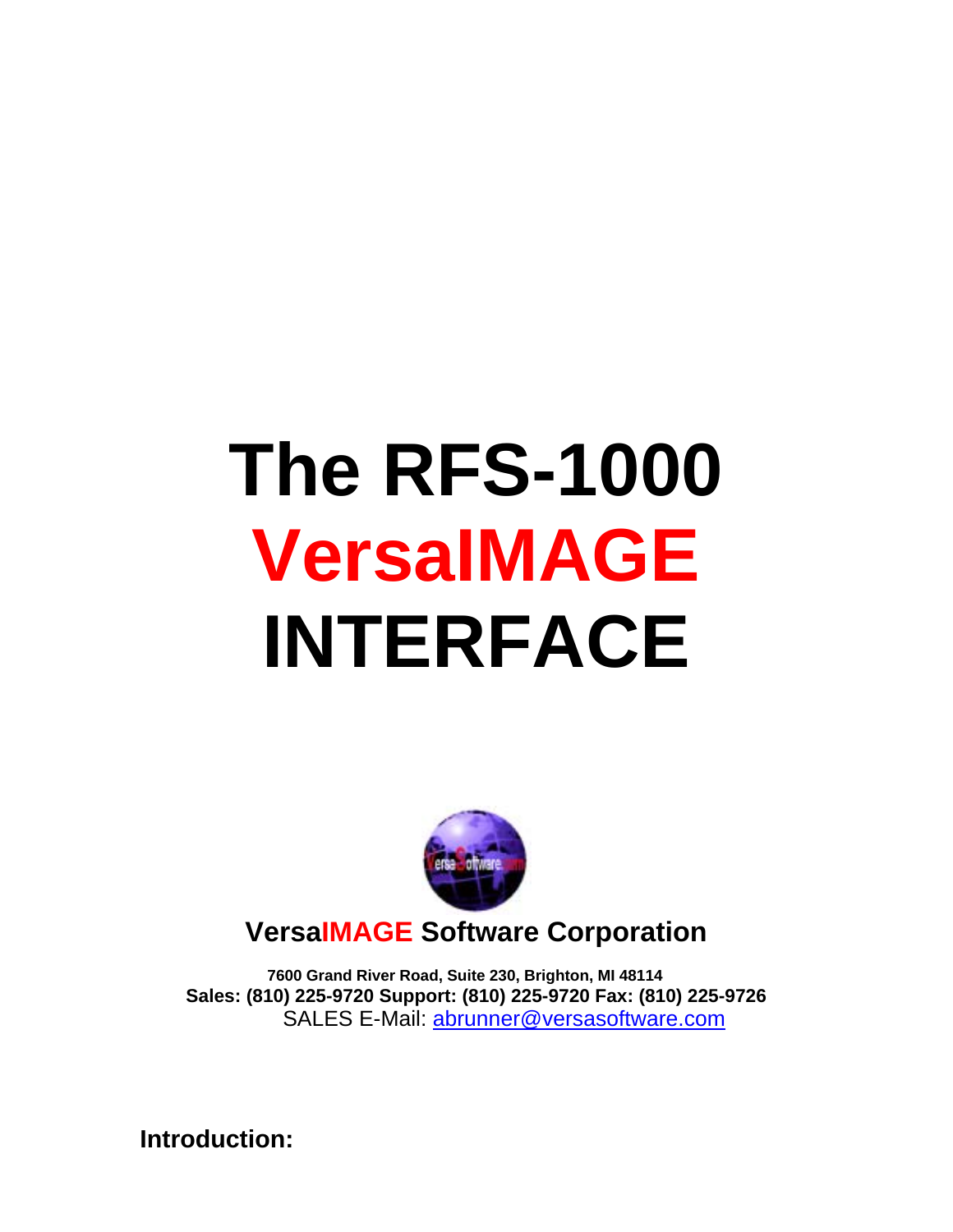The VersaIMAGE interface for the RFS-1000 is an ISIS interface which monitors the microfilm blip and TIFF image address together. The RFS-1000 can be used with or without an SQ Feeder.

The reasons for having an SQ Feeder may be as follows:

- 1. The customer wants it because Kodak told him he needs it. This is an important point because many systems have been set up by Kodak to require sequential imprinting.
- 2. Documents are grouped into batches. Usually this happens in batches which contain 100 Files, numbered from 00 to 99) and scanned/filmed before they are moved to data entry for manual keying of data fields. The imprinted number will be keyed along with the other data and it becomes the CAR retrieval number.

 With the advent of new forms design and ICR/OCR technology applied, the need for sequential imprinters is not as great as it used to be. However ...

3. The imprinted number provides easy access to documents which must be retaken for any reason. (Overlaps, upside down, folded corners, bad exposure caused by dark document color or light writing on documents, etc., bleed through, and others).

 Some users may feel that the reasons for attaching an SQ Feeder become somewhat less important for hybrid filmer scanners because images can be monitored on the computer screen as they are created, allowing "retakes" to be fixed during the scanning operation. However in the real world operators will not watch images carefully as they are scanned on a high speed scanner, stop the feeder and retake images on the spot. Images will be inspected on different workstations and documents will have to be pulled later. The sequence number aids greatly in this process.

4. The imprint verifies that the document has been scanned/filmed, however it does not attest to the image quality.

The VersaIMAGE software may be used with or without the SQ Feeder.

To Scan documents with VersaImage Select **Scan Batch** from the Scan Menu.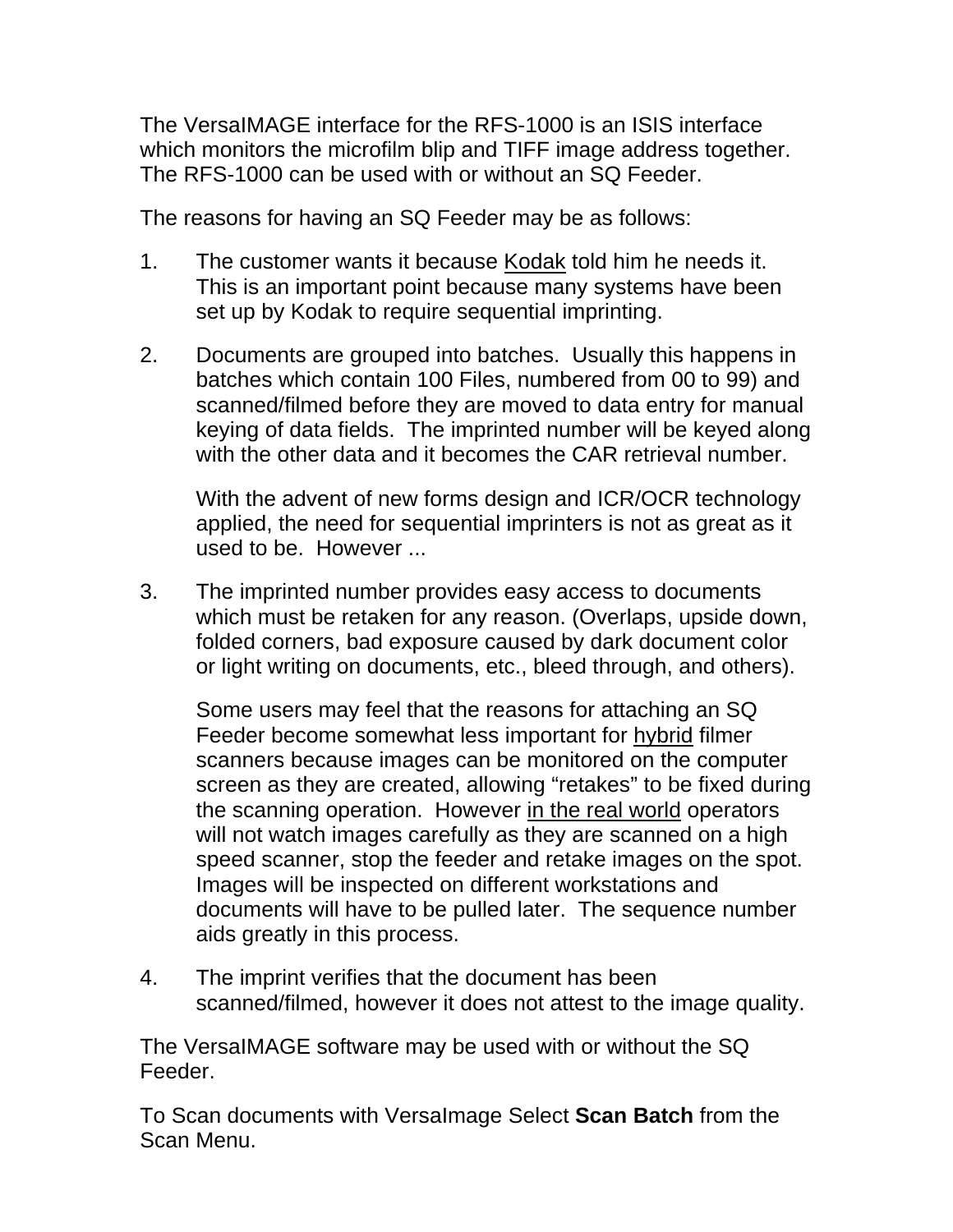The First window that appears is the Setup RFS 1000 window.

This window is used to set the Mode (Film, Hybrid or Scan) and the SQ feeder String.

- 1. Select the Mode by selecting the mode you wish to use in the first list box.
- 2. Select Simplex or Duplex (Simplex is the default).
- 3. If there is a SQ feeder select Enable to allow VersaImage to preset the SQ number into the RFS1000.
- 4. The SQ feeder

| Setup RFS1000                                   |                                  |         |                |                                  |  |
|-------------------------------------------------|----------------------------------|---------|----------------|----------------------------------|--|
| General:                                        |                                  |         |                |                                  |  |
| Mode:                                           | Hybrid (Scan and Film)           |         |                |                                  |  |
|                                                 | Film/Scan Mode:                  |         |                |                                  |  |
|                                                 | C Duplex (Front and Back)        |         |                |                                  |  |
|                                                 | <b>C</b> Simplex (Front Only)    |         |                |                                  |  |
| SQ Feeder:                                      |                                  |         |                |                                  |  |
|                                                 | C Enable C Disable               |         |                |                                  |  |
| <b>SQ String:</b>                               |                                  |         |                |                                  |  |
|                                                 | [yyddd]{ROLL}-<000.00>           |         |                | Change String                    |  |
| H<br>Offset: $ 5 $<br>(from Leading Edge)<br>mm |                                  |         |                |                                  |  |
|                                                 | <b>Capture Imprint to Field:</b> |         | Orientation:   |                                  |  |
| <none><br/><b>Name</b></none>                   |                                  | ∸<br>N. | 4<br>∞.        | t<br>1<br>ε<br>$\overline{2}$    |  |
|                                                 |                                  | ω       | l Ni           | $\overline{c}$<br>3 <sup>1</sup> |  |
|                                                 |                                  | ≏       | $\overline{ }$ | ı<br>4                           |  |
|                                                 |                                  | o       | G.             | O                                |  |
|                                                 |                                  |         |                |                                  |  |
|                                                 |                                  | <br>пĸ  |                | Cancel                           |  |

Fig 1 - Setup RFS 1000 Window

string will be displayed in the center of the window. To Change the SQ string select **Change String...** the SQ Feeder String Setup Window will appear.

- 5. Select the Offset from the leading edge for the printing to start (2 to 255 mm)
- 6. Select the database field to place the string that the SQ imprinter actually printed onto the document.
- 7. Select the orientation of the printing.
- 8. When Complete press OK.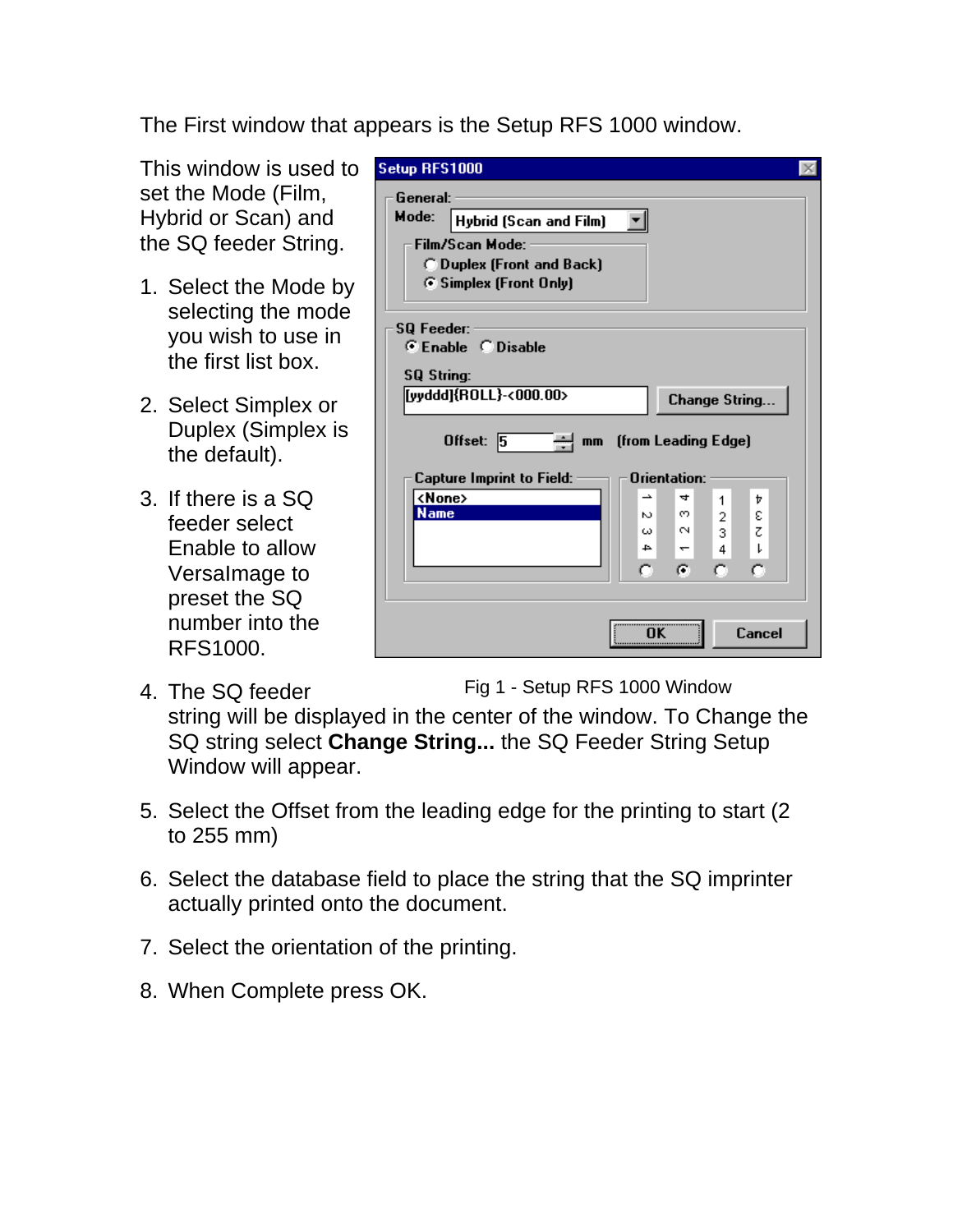## **Setting the SQ feeder String**

The SQ Feeder string appears at the top of this window. This will change as you change the SQ feeder string.

- 1. To change the SQ feeder string place the blue highlight on the field (1 thru 4) that you wish to change.
- 2. Press either
	- Fixed String to place a fixed string of characters into the SQ String
	- Today's Date to place today's date into the SQ String. Note that various date formats can be selected including Julian date (yyddd).
	- Roll Number to place the Roll number into the SQ String.
- 3. To place the Batch/File/Page into the SQ string place the highlight on the field you wish, then click on the Length box. VersaImage will ask you for the number of characters to be placed into the SQ String.
- 4. When you are finished the SQ feeder string will appear in the top box.
- 5. Press OK to return to the Setup RFS 1000 Window.

| <b>SQ Feeder String Setup</b>                             |
|-----------------------------------------------------------|
| <b>Current SQ String:</b>                                 |
| [[yyddd]{ROLL}-<000.00>                                   |
| <b>Build String:</b>                                      |
| <b>Contents</b><br>Length                                 |
| Field1:<br>[yyddd]<br>5                                   |
| Field <sub>2</sub><br>{ROLL}<br>6                         |
| Field3:<br>1                                              |
| Field4:                                                   |
| <b>Batch Blip Field:</b><br>10                            |
| <b>File Blip Field:</b><br>3                              |
| Page Blip Field:<br>2                                     |
| <b>Roll Number</b><br>Today's Date<br><b>Fixed String</b> |
| OK                                                        |



| <b>Set Fixed String</b> |  |
|-------------------------|--|
| <b>Enter String</b>     |  |
| 123                     |  |
|                         |  |
|                         |  |
| Cancel<br>OK            |  |
|                         |  |



|               | <b>Select Date Format</b>      |  |
|---------------|--------------------------------|--|
|               | <b>Select Date Format</b>      |  |
| Format: wyddd |                                |  |
|               | mmddyy<br>yymmdd               |  |
|               | m/d/yy<br>mm/dd/yy<br>m/d/yyyy |  |
|               |                                |  |

Fig 4 - Select Date Format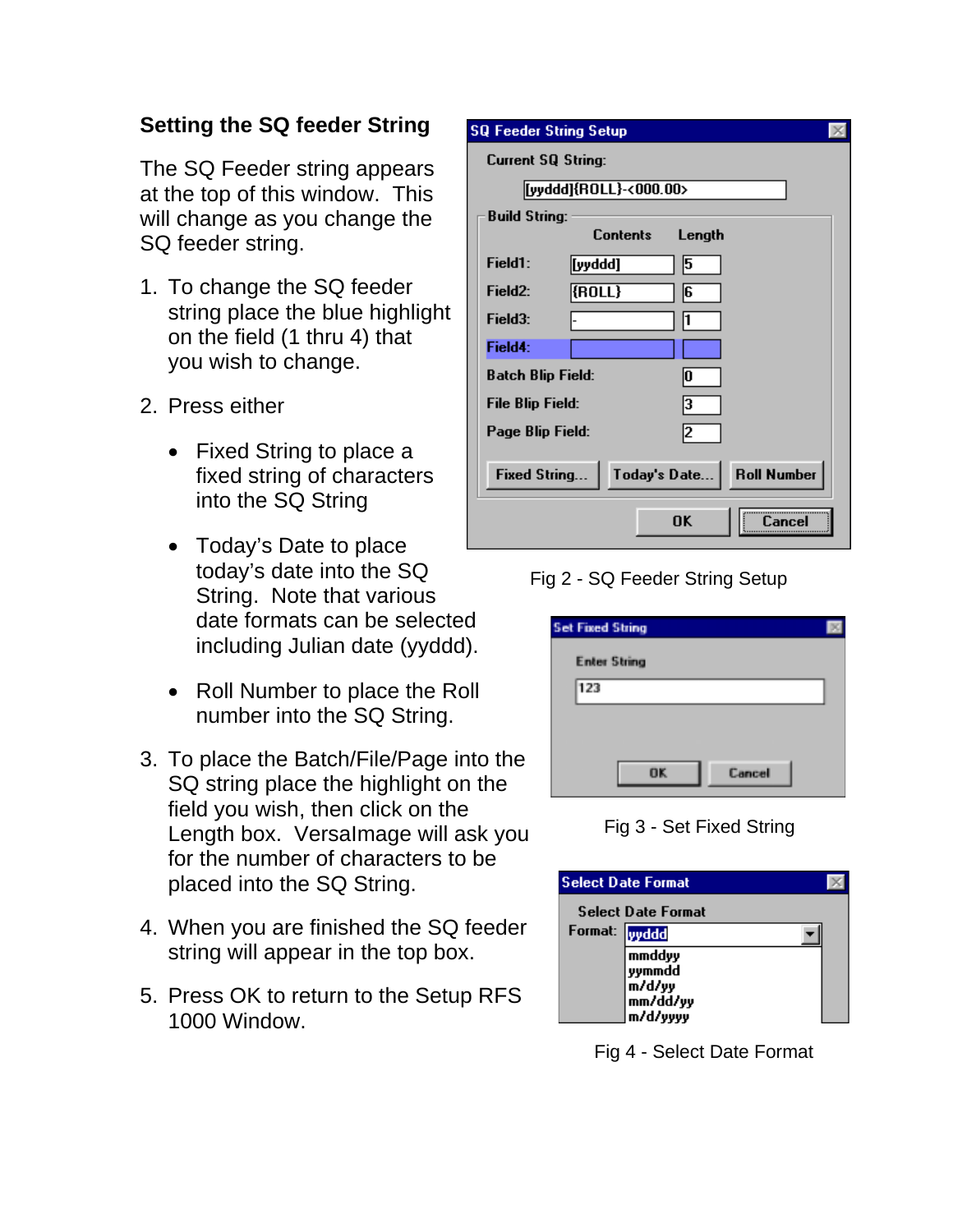When you are finished with the Setup RFS 1000 window VersaImage will ask for the roll number unless Scan only was selected.

The VersaImage Batch Scan Window will appear.

| Scan Mode can be<br>changed in<br>preferences, imaging<br>options |                                                                                                          | Push to Start<br>Scanning |
|-------------------------------------------------------------------|----------------------------------------------------------------------------------------------------------|---------------------------|
|                                                                   | $\vert x \vert$<br><b>N. Versalmage - Batch Scan</b><br>Scan Mode: Single page TIFF images, Folder Files |                           |
|                                                                   | <b>Batch Number:</b><br><br><b>Start</b>                                                                 |                           |
|                                                                   | Page Count:                                                                                              |                           |
|                                                                   | Exit<br><b>Folder Count:</b><br>Page #:<br>10                                                            |                           |
| Image address of<br>the page that was                             | <b>Pause</b><br><b>ISIS Driver:</b><br><b>CANONFLM</b>                                                   |                           |
| just scanned                                                      | C:\VCARPLUS\2LEVEL\ROLL0100\00000000.FLD                                                                 | Displays the              |
|                                                                   | $\Box$ Scan Both Sides (Duplex)<br>$\nabla$ Display Images                                               | <b>ISIS</b> setup         |
|                                                                   | New Folder<br>New Batch<br>Setup Scanner                                                                 | <u>lwindows</u>           |

Fig 5 - VersaImage Batch Scan Window

The Setup scanner displays the ISIS setup window. This is important to do for the following functions:

- 1. Patch code detection.
- 2. SQ Feeder enabling

| <b>Scanner Settings</b>                                                                           |                                                        |                                                                         | $\infty$                       |
|---------------------------------------------------------------------------------------------------|--------------------------------------------------------|-------------------------------------------------------------------------|--------------------------------|
| Mode:<br><b>Black and White</b><br>Dither:<br>None<br>Dots per inch:<br>200                       | <b>Brightness</b><br>C Manual<br><b>STER</b><br>Darken | <b><i>C</i></b> Automatic<br><b>El</b> □ Auto<br>Lighten<br><b>Norm</b> | OK<br><b>Default</b><br>Cancel |
| Page Size:<br>Letter $-8.5 \times 11$ in<br>PIXDFLT Version 51.209<br><b>CANONFLM Version 1.6</b> | Contrast<br>C Manual<br><b>THE REAL</b>                | <b>G</b> Automatic<br><b>El El</b> Auto                                 | More<br>Filters                |

Fig 6 - Scanner setup window with "more..." button

- 3. 200 x 100 fast scan mode selection.
- 4. Paper size detection which adjusts the image "pulldown".